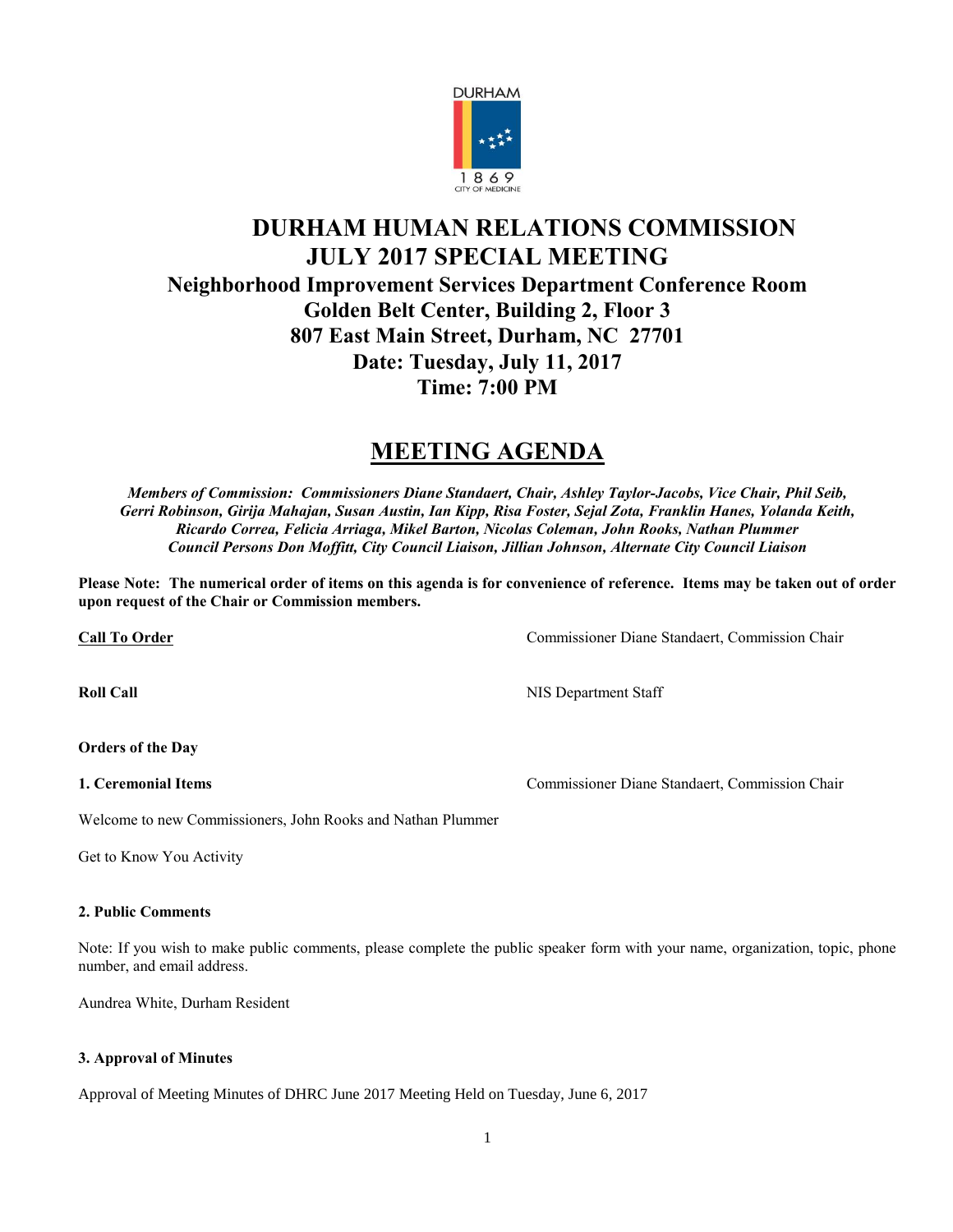#### **4. Presentations**

Village of Wisdom's Hosting of Community Conversations William Jackson, Founder of Village of Wisdom on Racial Equity

#### **5. Executive Committee Report** Commissioner Diane Standaert, Commission Chair

Note: The Executive Committee will meet at 7:00 PM on Wednesday, August 2, 2017, before the next DHRC monthly meeting to be held on Tuesday, August 8, 2017.

#### **6. Committee Reports and Discussion**

| <b>Standing Committees:</b>                             |                                                                                    |
|---------------------------------------------------------|------------------------------------------------------------------------------------|
| <b>Annual Awards Event Committee</b>                    | <b>TBD</b>                                                                         |
| <b>Community Outreach Committee</b>                     | Commissioner Yolanda Keith, Committee Chair                                        |
| Policies & Procedures Committee                         | Commissioner Susan Austin, Committee Chair                                         |
| Social Media/Marketing Committee                        | Commissioner Nicolas Coleman, Committee Chair                                      |
| Housing Appeals Board                                   | Commissioner Diane Standaert, Commission Chair                                     |
| <b>Ad hoc Committees:</b>                               |                                                                                    |
| Affordable Housing/Gentrification Committee             | Commissioner Gerri Robinson & Commissioner Phil Seib,<br>Committee Co-Chairs       |
| Law Enforcement Committee                               | Commissioner Sejal Zota & Commissioner Mikel Barton,<br><b>Committee Co-Chairs</b> |
| <b>Structural Racism Committee</b>                      | Commissioner Felicia Arriago, Committee Chair                                      |
| Discussion about Community Members on Ad-hoc Committees | Commissioner Diane Standaert, Commission Chair                                     |
| <b>7. Commissioner Communications and Announcements</b> |                                                                                    |

8. **Human Relations Manager's Report** James Davis, Human Relations Manager

Human Relations Manager's Report for June 2017

Human Relations Division Monthly Case and Activity Report for June 2017

Human Relations Division Calendar